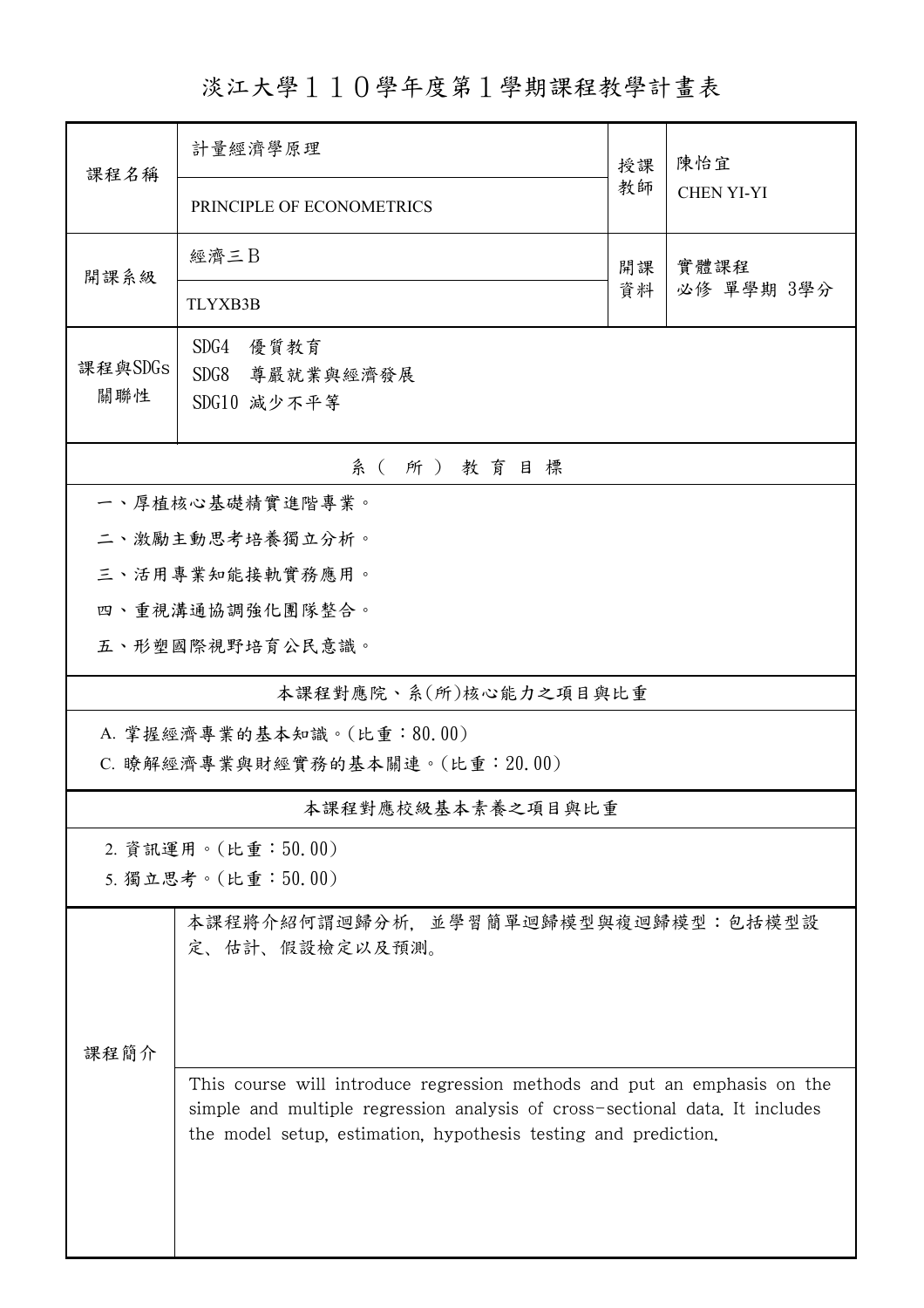## 本課程教學目標與認知、情意、技能目標之對應

將課程教學目標分別對應「認知(Cognitive)」、「情意(Affective)」與「技能(Psychomotor)」 的各目標類型。

一、認知(Cognitive):著重在該科目的事實、概念、程序、後設認知等各類知識之學習。

二、情意(Affective):著重在該科目的興趣、倫理、態度、信念、價值觀等之學習。

三、技能(Psychomotor):著重在該科目的肢體動作或技術操作之學習。

| 序<br>號         | 教學目標(中文)                                                    |                                                                                              |                                                   | 教學目標(英文)                                                                                                             |          |  |  |
|----------------|-------------------------------------------------------------|----------------------------------------------------------------------------------------------|---------------------------------------------------|----------------------------------------------------------------------------------------------------------------------|----------|--|--|
| $\mathbf{1}$   | 讓學生認識最簡化的迴歸分析工<br>具—簡單迴歸模型和實證研究最常<br>使用的分析工具—複迴歸模型          |                                                                                              |                                                   | Learning the simple regression model and the most<br>often used analysis tool $-$ the multiple regression<br>models. |          |  |  |
| $\overline{2}$ | 讓學生瞭解最小平方估計法在古典<br>線性迴歸假設下,是一個很容易估<br>計方法,而且其估計式具良好統計<br>特性 |                                                                                              |                                                   | Learning why the OLS estimators are BLUE under<br>the classical linear regression model assumptions.                 |          |  |  |
| $\mathcal{E}$  | 讓學生瞭解如何去檢定估計出來的<br>迴歸結果是否具統計上的顯著性                           |                                                                                              |                                                   | Learning how to test the statistical significance of<br>the estimated results.                                       |          |  |  |
| $\overline{4}$ | 讓學生知道如何利用估計出來的迴<br>歸模型去預測未來                                 |                                                                                              |                                                   | Learning how to conduct model predictions given<br>the explanatory variables                                         |          |  |  |
|                | 教學目標之目標類型、核心能力、基本素養教學方法與評量方式                                |                                                                                              |                                                   |                                                                                                                      |          |  |  |
| 序號             | 目標類型                                                        | 院、系(所)<br>核心能力                                                                               | 校級<br>基本素養                                        | 教學方法                                                                                                                 | 評量方式     |  |  |
| 1              | 認知                                                          | AC                                                                                           | $\overline{2}$                                    | 講述                                                                                                                   | 測驗、作業    |  |  |
| 2              | 認知                                                          | $\mathsf{A}$                                                                                 | 25                                                | 講述                                                                                                                   | 測驗、作業、實作 |  |  |
| 3              | 認知                                                          | AC                                                                                           | 25                                                | 講述                                                                                                                   | 測驗、作業、實作 |  |  |
| 4              | 認知                                                          | AC                                                                                           | 25                                                | 講述                                                                                                                   | 測驗、作業、實作 |  |  |
|                |                                                             |                                                                                              |                                                   | 授課進度表                                                                                                                |          |  |  |
| 週<br>欤         | 日期起訖                                                        |                                                                                              |                                                   | 內 容 (Subject/Topics)                                                                                                 | 備註       |  |  |
|                | $110/09/22$ ~<br>110/09/28                                  | Introduction and Two-variable regression analysis:<br>some basic ideas                       |                                                   |                                                                                                                      |          |  |  |
| $\overline{2}$ | $110/09/29$ ~<br>110/10/05                                  | SRF, the method of OLS and the numerical<br>properties of OLS estimators                     |                                                   |                                                                                                                      |          |  |  |
| 3              | $110/10/06$ ~<br>110/10/12                                  | The classical linear regression model assumptions                                            |                                                   |                                                                                                                      |          |  |  |
| 4              | $110/10/13$ ~<br>110/10/19                                  | <b>BLUE</b>                                                                                  | The variance and covariance of OLS estimators and |                                                                                                                      |          |  |  |
| 5              | $110/10/20$ ~<br>110/10/26                                  | Examples and The coefficient of determination                                                |                                                   |                                                                                                                      |          |  |  |
| 6              | $110/10/27$ ~<br>110/11/02                                  | Classical normal linear regression model and<br>two-variable regression: Interval estimation |                                                   |                                                                                                                      |          |  |  |
|                | $110/11/03$ ~<br>110/11/09                                  | Two-variable regression: Hypothesis testing and<br>ANOVA                                     |                                                   |                                                                                                                      |          |  |  |